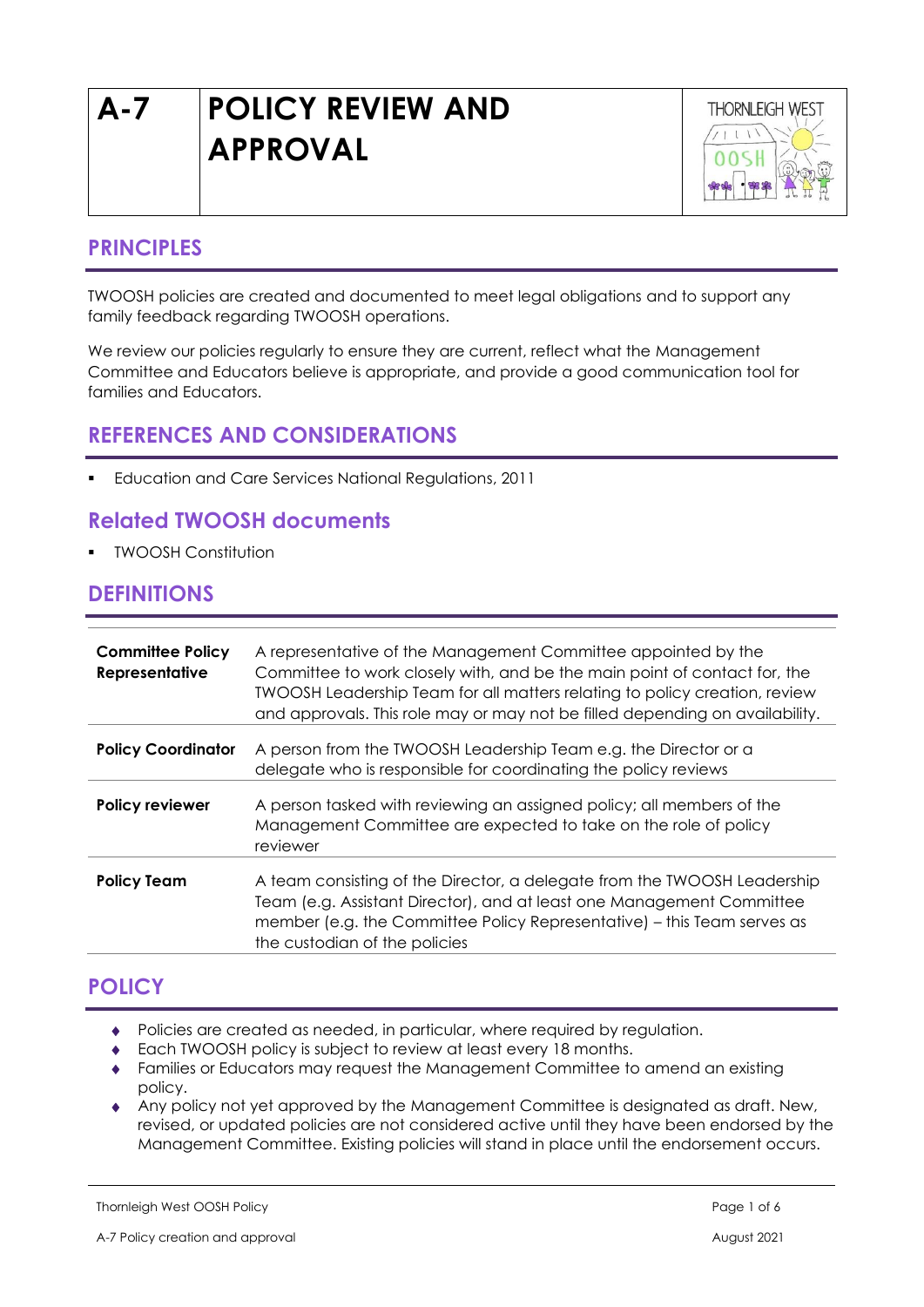- ◆ Policies may be rescinded only by the Management Committee.
- All Educators must adhere to approved TWOOSH policies and review these regularly.

# **Responsibilities**

### **Management Committee**

The Management Committee is responsible for:

- ◆ commissioning and approving any new policy
- appointing a member of the Management Committee to be the Committee Policy Representative (where available)
- accepting scheduled items presented by the Policy Coordinator and reviewing assigned policies (see 'Policy reviewers' section below)
- providing guidance to the Policy Team as necessary
- considering the recommendations of the Policy Team, and making a decision about reviewed policies by either:
	- keeping the policy as is (ie no revision required);
	- approving the revised policy; or
	- rescinding the policy.

### **Policy Coordinator**

The Policy Coordinator is responsible for:

- **•** preparing a schedule of policy reviews
- proposing a review schedule to the Management Committee noting the timing and expected workload of the review. (The schedule will cover a period at least to the next scheduled Committee meeting)
- sending out policies to assigned policy reviewers
- working with the Policy Team to ensure that reviewed policies are ready to be presented to the Management Committee at the next Committee meeting
- accepting and considering submissions from families and other stakeholders where applicable.

### **Policy reviewers**

All members of the Management Committee are expected to take on the role of policy reviewer. Policy reviewers are responsible for:

 reviewing the policy assigned to them by the Policy Coordinator within the requested timeframe.

Steps for conducting a policy review are listed in Appendix 1: Policy reviewer guide.

The Committee Policy Representative acts as a second reviewer for all policies.

### **Policy Team**

The Policy Team serves as the custodian of the policies. The Policy Team is responsible for:

- developing a new policy (where commissioned by the Management Committee), involving other individuals as necessary (e.g. specific member of Management Committee with specific expertise relating to the policy area)
- ensuring all TWOOSH policies are set in the TWOOSH template
- updating policies based on comments and suggestions from policy reviewers
- making a recommendation to the Management Committee about a revised policy.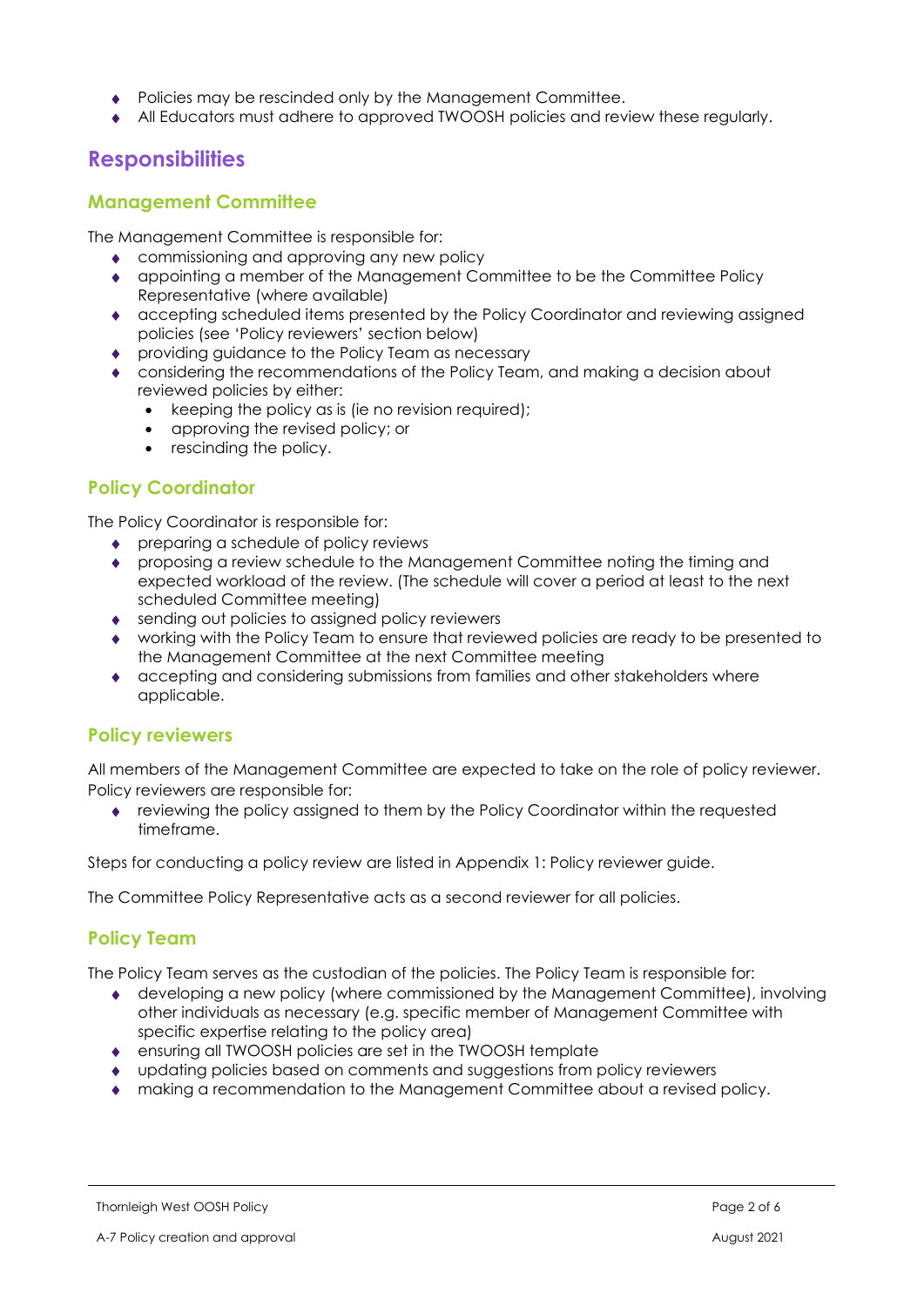### **TWOOSH Director**

The Director is responsible for ensuring that:

- families are informed of accepted schedules and can make a submission to the policy review/creation team
- families are notified within 14 days of policy changes (as per regulation 172)
- Educators have an understanding of the relevant policies and procedures, and read through this on a scheduled basis at least annually
- only approved policies are made available
	- in printed form for families to read while at the TWOOSH building
	- in electronic form on the TWOOSH website (as per regulation 171)
- there is an electronic archive of of all approved policies, including rescinded policies and old versions; these should be kept for a minimum of 5 years.

# **Policy documentation**

### **Policy sections**

While a generic term of 'policies' apply to all TWOOSH policies, a policy document may include one or more of the following sections:

| <b>Section</b>    | <b>Purpose</b>                                                                                                                  | Owner                               | Changes can be<br>suggested by                                                          | Approval                                                                                                                   |
|-------------------|---------------------------------------------------------------------------------------------------------------------------------|-------------------------------------|-----------------------------------------------------------------------------------------|----------------------------------------------------------------------------------------------------------------------------|
| <b>Principles</b> | Lists principles<br>that guide<br><b>TWOOSH's</b><br>policy<br>development                                                      | Management<br>Committee             | Policy reviewer<br>Management Committee<br>Policy Team                                  | Management<br>Committee                                                                                                    |
| <b>Policies</b>   | Governs how<br><b>TWOOSH</b> acts                                                                                               |                                     | <b>TWOOSH Leadership Team</b>                                                           |                                                                                                                            |
| <b>Procedures</b> | Reflects how<br>the policy will<br>be<br>implemented<br>(must be<br>consistent and<br>comply with<br>the rest of the<br>policy) | <b>TWOOSH</b><br>Leadership<br>Team | Policy reviewer<br>Management Committee<br>Policy Team<br><b>TWOOSH Leadership Team</b> | Director (as<br>long as<br>compliant with<br>rest of policy);<br>Management<br>Committee will<br>be informed of<br>changes |

In relation to the procedures section:

- Procedures are reviewed annually by the TWOOSH Leadership Team following the same schedule as the Management Committee policy review process
- The TWOOSH Leadership Team may make changes to the procedures section of the TWOOSH policies as long as the procedures remain consistent and comply with the rest of the policy.
- Suggested changes to procedures will be visible (marked as tracked changes) to the Management Committee when they review the policies.
- If changes are required outside of review period this will be communicated to the Management Committee.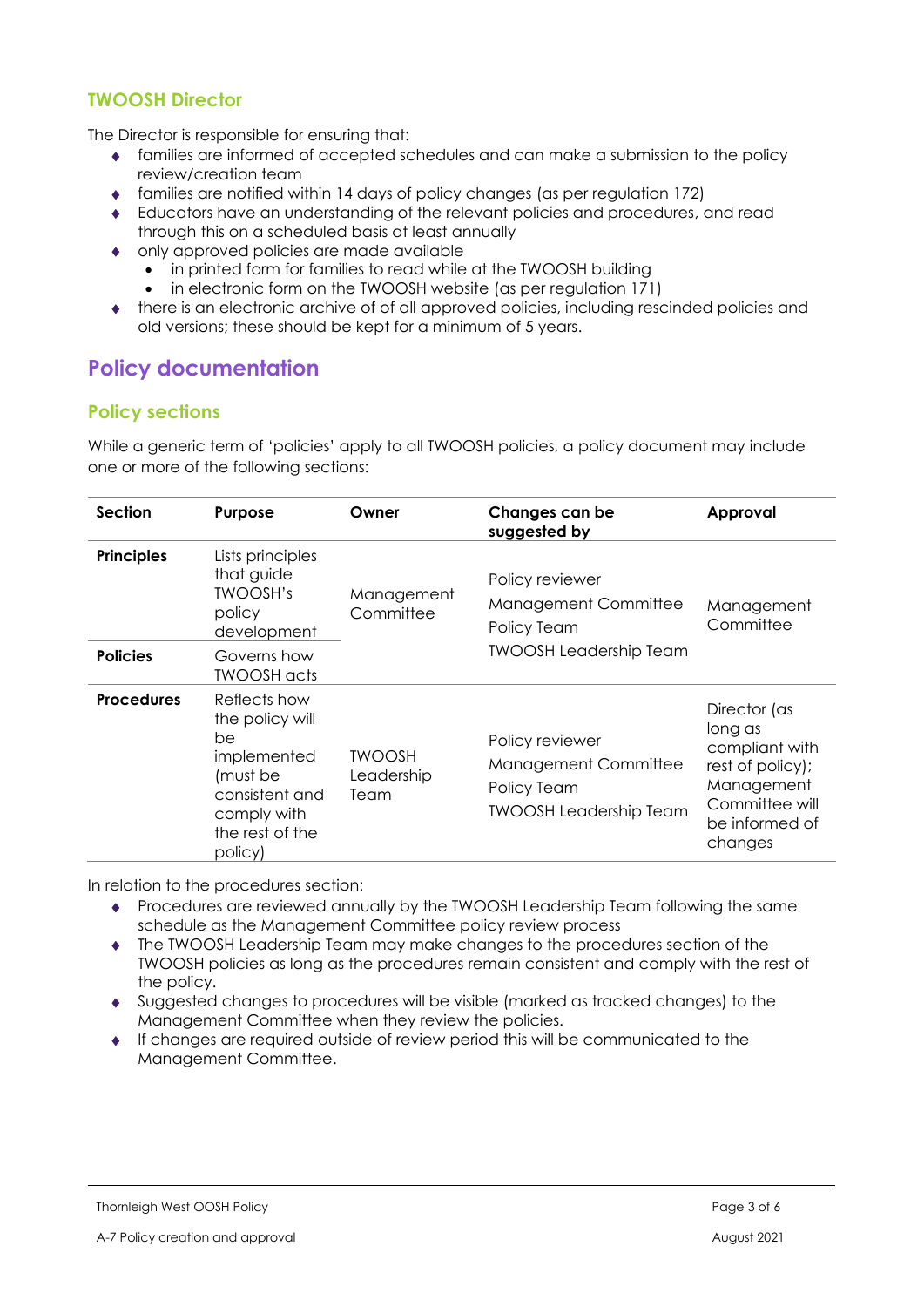### **Policy identification and version control**

Each policy document should be clearly identifiable, versioned and include a version history for each review (review date, initials of policy reviewer/s).

# **PROCEDURES**

# **Schedule**

- The Policy Coordinator will propose a policy review schedule to the Management Committee during a committee meeting.
- If required, the Management Committee may also commission a new policy.
- The Director will inform TWOOSH families of accepted schedule items for review and commissions for new policy, with an invitation for families to contact the Policy Coordinator to provide input if they wish.

### **Review**

- Prior to the planned review start date, the Policy Coordinator will distribute the existing policy to the nominated policy reviewers.
- The reviewers will be responsible for making any suggested changes in the policy document and return it to the Policy Team.
- The Policy Team will be responsible for updating the policy based on the received feedback and distributing the final draft to all Management Committee members the week prior to the Committee meeting.

# **Recommendation and approval**

The Policy Team will present their recommendation to the Management Committee, stating any notable points about the revised policy draft. In most cases the recommendation will be to approve the revised policy draft. The Management Committee will then resolve to accept the recommendation or not.

### **Revisions**

### **Date of next review: June/July 2021**

| Date     | <b>Review</b> | Approved by                                                                                                                            |
|----------|---------------|----------------------------------------------------------------------------------------------------------------------------------------|
| May 2016 |               | <b>TWOOSH Management Committee</b>                                                                                                     |
| Nov 2016 |               | <b>TWOOSH Management Committee (changes to introduce the role of a</b><br>policy coordinator)                                          |
| 11.9.17  |               | <b>TWOOSH Management Committee</b>                                                                                                     |
| 17.09.18 |               | <b>TWOOSH Management Committee</b>                                                                                                     |
| 29.07.19 |               | <b>TWOOSH Management Committee</b>                                                                                                     |
| 14.09.20 | <b>MK</b>     | TWOOSH Management Committee – major policy update to reflect<br>current roles and practices, as discussed with Committee (10 Aug 2020) |
| 02.08.21 | МK            | <b>TWOOSH Management Committee</b>                                                                                                     |

Thornleigh West OOSH Policy Page 4 of 6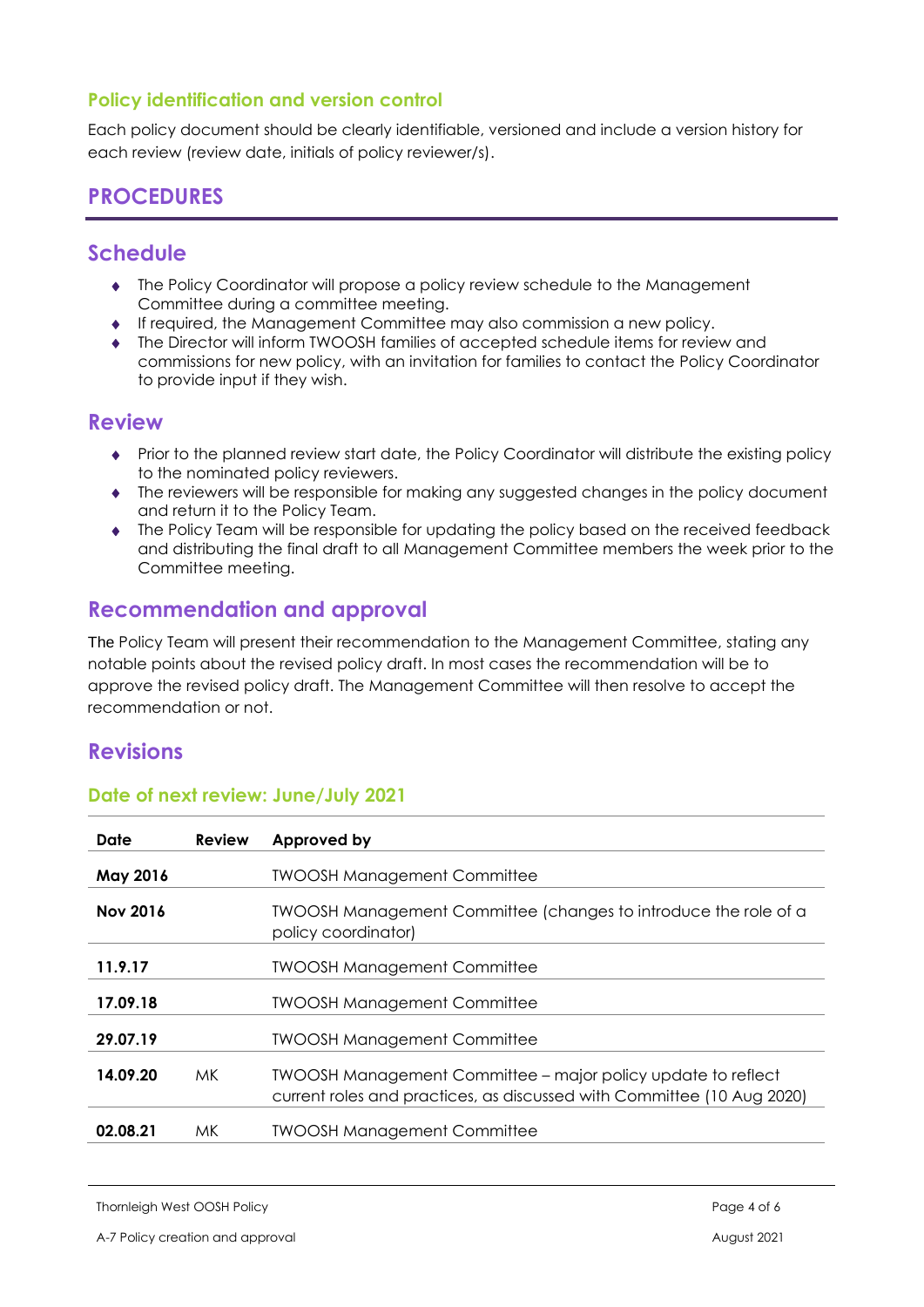### **Policy review steps**

- Once received via email, download policy to computer, open in MS Word and turn on 'Track Changes' in the 'Review' panel.
- Check that the information contained in the policy is current, relevant and fit for purpose.
	- Check the currency and relevance of items listed in the 'References and Considerations' section (e.g. if there is a more version of a legislation or policy); if unsure, please leave a note for the Policy Coordinator
	- Consider if any information is missing, and/or can be deleted due to repetition or lack of relevance, and/or if any changes need to be made due to changes in circumstances
	- Ensure that the policy is clear and easy to understand.
	- Consider spelling, grammar and preferred terms (see Table 1 below).
- Make any suggestions for change directly in the policy document (ensure 'Track Changes' is switched on) – use the 'New Comment' function to flag any comments or queries for the Policy Coordinator.
- Once review is completed, save and send back to the Policy Coordinator via email. If no change was needed simply respond by email and state that there were no suggestions for change.
- If necessary, the Policy Coordinator will respond with clarifications and/or comments. Any unresolved issues and/or issues warranting discussion by the Management Committee will be presented to the Management Committee at the next meeting.

| <b>Preferred terms (clarification/definition)</b>                                                                                                                                                                                                                                                            | <b>Avoid</b>                                                                        | <b>Note</b>                                                                         |
|--------------------------------------------------------------------------------------------------------------------------------------------------------------------------------------------------------------------------------------------------------------------------------------------------------------|-------------------------------------------------------------------------------------|-------------------------------------------------------------------------------------|
| <b>Assistant Director</b>                                                                                                                                                                                                                                                                                    |                                                                                     | Proper noun (ie note upper<br>case)                                                 |
| authorised person                                                                                                                                                                                                                                                                                            | Nominated person                                                                    | Sentence case (ie<br>capitalisation depends on<br>sentence)                         |
| child/ren                                                                                                                                                                                                                                                                                                    | Student/s<br>Kid/s                                                                  |                                                                                     |
| Director (default)<br><b>OR</b>                                                                                                                                                                                                                                                                              |                                                                                     | Proper noun                                                                         |
| Nominated supervisor (if relating to official role eg in<br><b>Staffing Policy)</b>                                                                                                                                                                                                                          |                                                                                     | Nominated supervisor (if<br>relating to official role eg<br><b>Staffing Policy)</b> |
| Educator (default)<br><b>OR</b><br><b>Employee</b> (if discussing formal arrangements of<br>employment etc)                                                                                                                                                                                                  | Staff<br>Staff member                                                               | Proper noun                                                                         |
| <b>Family Information Booklet</b>                                                                                                                                                                                                                                                                            | Parent Information<br>Handbook:<br>Parent Handbook<br>Parent Information<br>Leaflet | Proper noun                                                                         |
| guardian                                                                                                                                                                                                                                                                                                     | parents<br>carers                                                                   | Sentence case                                                                       |
| Inclusion Support Program (funded by the<br>government; creates a service support plan for<br><b>TWOOSH</b> and means we can access funding)<br>inclusion support team (team of TWOOSH Educators<br>that meet and discuss inclusion of children, create<br>resources and supports for Educators; and work on | Support Unit                                                                        | Proper noun for 'Inclusion<br>Support Program' and<br>'Inclusion Support Unit'      |

#### **Table 1: TWOOSH preferred terms**

Thornleigh West OOSH Policy Page 5 of 6